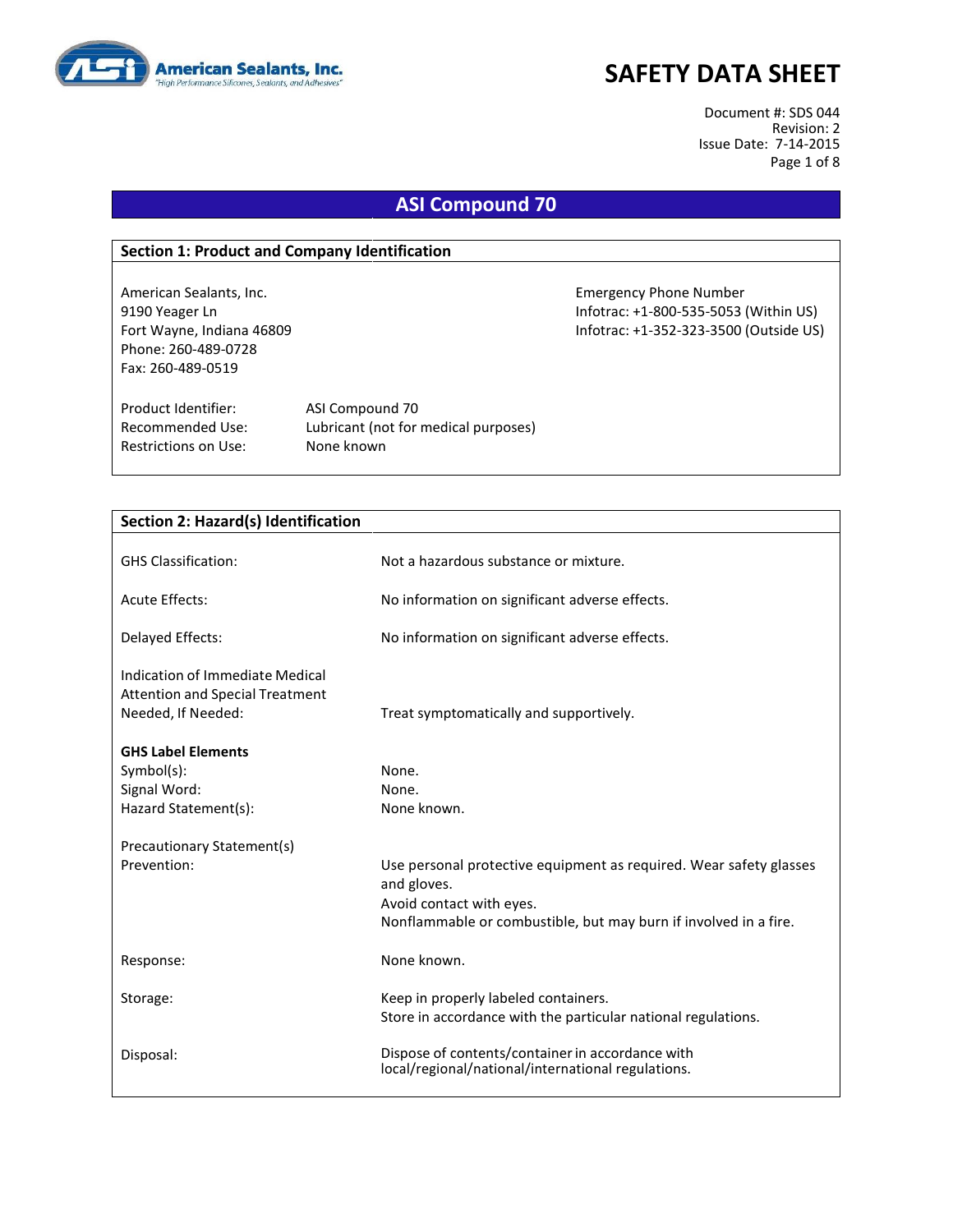### **Section 3: Composition/Information on Ingredients**

| <u>CAS</u>  | Component                        | Percent |
|-------------|----------------------------------|---------|
| 63148-62-9  | Dimethyl siloxanes and silicones | >90     |
| 112945-52-5 | Silicon dioxide, amorphous       | <10     |

| <b>Section 4: First-Aid Measures</b> |                                                                                                                               |  |  |  |
|--------------------------------------|-------------------------------------------------------------------------------------------------------------------------------|--|--|--|
| Inhalation:                          | IF INHALED: Remove to fresh air.<br>Get medical attention if symptoms occur.                                                  |  |  |  |
| Skin Contact:                        | IF ON SKIN: Wash affected area with soap and water.<br>Get medical advice/attention if symptoms occur.                        |  |  |  |
| Eye Contact:                         | IF IN EYES: Flush eyes with large amounts of water.<br>If eye irritation develops and persists: Get medical advice/attention. |  |  |  |
| Ingestion:                           | If swallowed, DO NOT induce vomiting.<br>If irritation of discomfort occurs: Get immediate medical attention.                 |  |  |  |

| <b>Section 5: Fire-Fighting Measures</b>                          |                                                                                                                                                                                                                                                                                                                                                                                                                                                        |
|-------------------------------------------------------------------|--------------------------------------------------------------------------------------------------------------------------------------------------------------------------------------------------------------------------------------------------------------------------------------------------------------------------------------------------------------------------------------------------------------------------------------------------------|
|                                                                   |                                                                                                                                                                                                                                                                                                                                                                                                                                                        |
| Autoignition Temperature:                                         | $>300^{\circ}$ C                                                                                                                                                                                                                                                                                                                                                                                                                                       |
| Flash Point:                                                      | $>300^{\circ}$ C                                                                                                                                                                                                                                                                                                                                                                                                                                       |
| Flammable Limits (LEL)                                            | Not determined.                                                                                                                                                                                                                                                                                                                                                                                                                                        |
| Suitable Extinguishing Media:                                     | Use carbon dioxide, regular dry chemical, alcohol-resistant foam or<br>water spray.                                                                                                                                                                                                                                                                                                                                                                    |
| Unsuitable Extinguishing Media:                                   | None known.                                                                                                                                                                                                                                                                                                                                                                                                                                            |
| <b>Specific Hazards Arising from the Chemical</b>                 |                                                                                                                                                                                                                                                                                                                                                                                                                                                        |
| <b>Hazardous Decomposition Products:</b>                          | Upon decomposition, this product emits formaldehyde, silicon<br>dioxide, and incompletely burned carbon compounds.                                                                                                                                                                                                                                                                                                                                     |
| Special Protective Equipment and<br>Precautions for Firefighters: | Avoid breathing vapors or dusts. Keep upwind. Use full firefighting<br>gear (bunker gear). Any supplied-air respirator with full face piece<br>and operated in a pressure-demand or other positive pressure mode<br>in combination with a separate escape air supply. Use any self-<br>contained breathing apparatus with a full face piece. Alert fire<br>brigade and indicate hazard location. Wear breathing apparatus plus<br>protective clothing. |
| Specific extinguishing methods:                                   | Cool fire exposed containers with water spray from a protected<br>location.                                                                                                                                                                                                                                                                                                                                                                            |
|                                                                   | Do not approach containers suspected to be hot.                                                                                                                                                                                                                                                                                                                                                                                                        |
|                                                                   | If safe to do so, remove containers from path of fire.                                                                                                                                                                                                                                                                                                                                                                                                 |
|                                                                   |                                                                                                                                                                                                                                                                                                                                                                                                                                                        |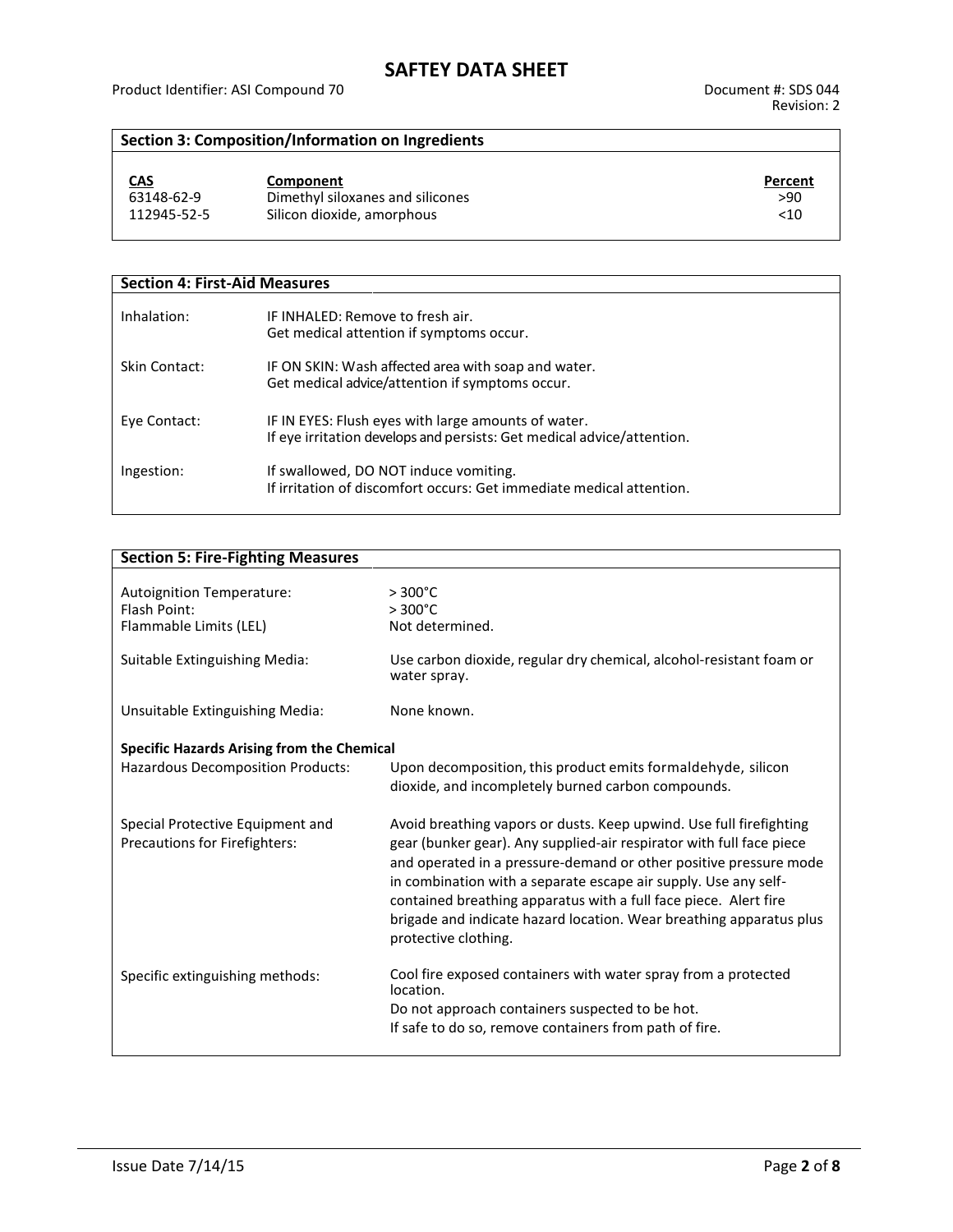#### **Section 6: Accidental Release Measures**

| Personal Precautions, Protective<br><b>Equipment and Emergency Procedures:</b> | Follow safe handling advice and personal protective equipment<br>recommendations.                                                                                                                                                                                                                                                                                                             |
|--------------------------------------------------------------------------------|-----------------------------------------------------------------------------------------------------------------------------------------------------------------------------------------------------------------------------------------------------------------------------------------------------------------------------------------------------------------------------------------------|
| <b>Environment Precautions:</b>                                                | For larger spills, cover drains and build dikes to prevent entry into<br>sewer systems or bodies of water. Collect the resulting residue<br>containing solution. Place in a metal container approved for<br>transportation by appropriate authorities. Dispose of collected<br>material as soon as possible.                                                                                  |
| Methods and Materials for Containment<br>and Cleaning Up:                      | Observe precautions from other sections. Contain spill. Working<br>from around the edges of the spill inward, cover with bentonite,<br>vermiculite, or commercially available inorganic absorbent material.<br>Mix in sufficient absorbent until it appears dry. Collect as much of<br>the spilled material as possible. Clean up residue with an<br>appropriate solvent. Seal the container. |

| <b>Section 7: Handling and Storage</b> |                                                                                             |
|----------------------------------------|---------------------------------------------------------------------------------------------|
|                                        |                                                                                             |
| <b>Precautions for Safe Handling</b>   |                                                                                             |
| <b>Protective Measures:</b>            | Avoid contact with skin, inhalation of mist, or ingestion.                                  |
|                                        | See section 8 for personal protection equipment.                                            |
|                                        | Practice good personal hygiene to prevent accidental ingestion after<br>handling.           |
|                                        | Properly dispose of clothing that cannot be decontaminated.                                 |
| Advice on General Occupational         |                                                                                             |
| Hygiene:                               | Do not eat, drink, or smoke when using this product.                                        |
|                                        | Wash thoroughly after handling.                                                             |
|                                        | Wash contaminate clothing before reuse.                                                     |
| Conditions for Safe Storage, including |                                                                                             |
| any Incompatibilities:                 | Store away from oxidizing materials.                                                        |
|                                        | Keep away from heat and flame.                                                              |
|                                        | Store product in a closed container located in a dry area. Do not store                     |
|                                        | in open, inadequate, or mislabeled packaging. Check that containers<br>are clearly labeled. |
|                                        | Use metal cans, metal drums, plastic, or lined fiber containers.                            |
| Incompatibilities:                     | Oxidizers.                                                                                  |
|                                        |                                                                                             |

| <b>Section 8: Exposure Controls/Personal Protection</b> |                                                                                                                                                                                                                                                                 |  |  |
|---------------------------------------------------------|-----------------------------------------------------------------------------------------------------------------------------------------------------------------------------------------------------------------------------------------------------------------|--|--|
| <b>Component Exposure Limits:</b>                       | Not available.                                                                                                                                                                                                                                                  |  |  |
| Appropriate Engineering Controls:                       | Under most handling conditions, this product will not generate mist or<br>dust. In most conditions, no special local ventilation is needed. General<br>ventilation recommended. If the product is heated above 150°C or<br>atomized ventilation should be used. |  |  |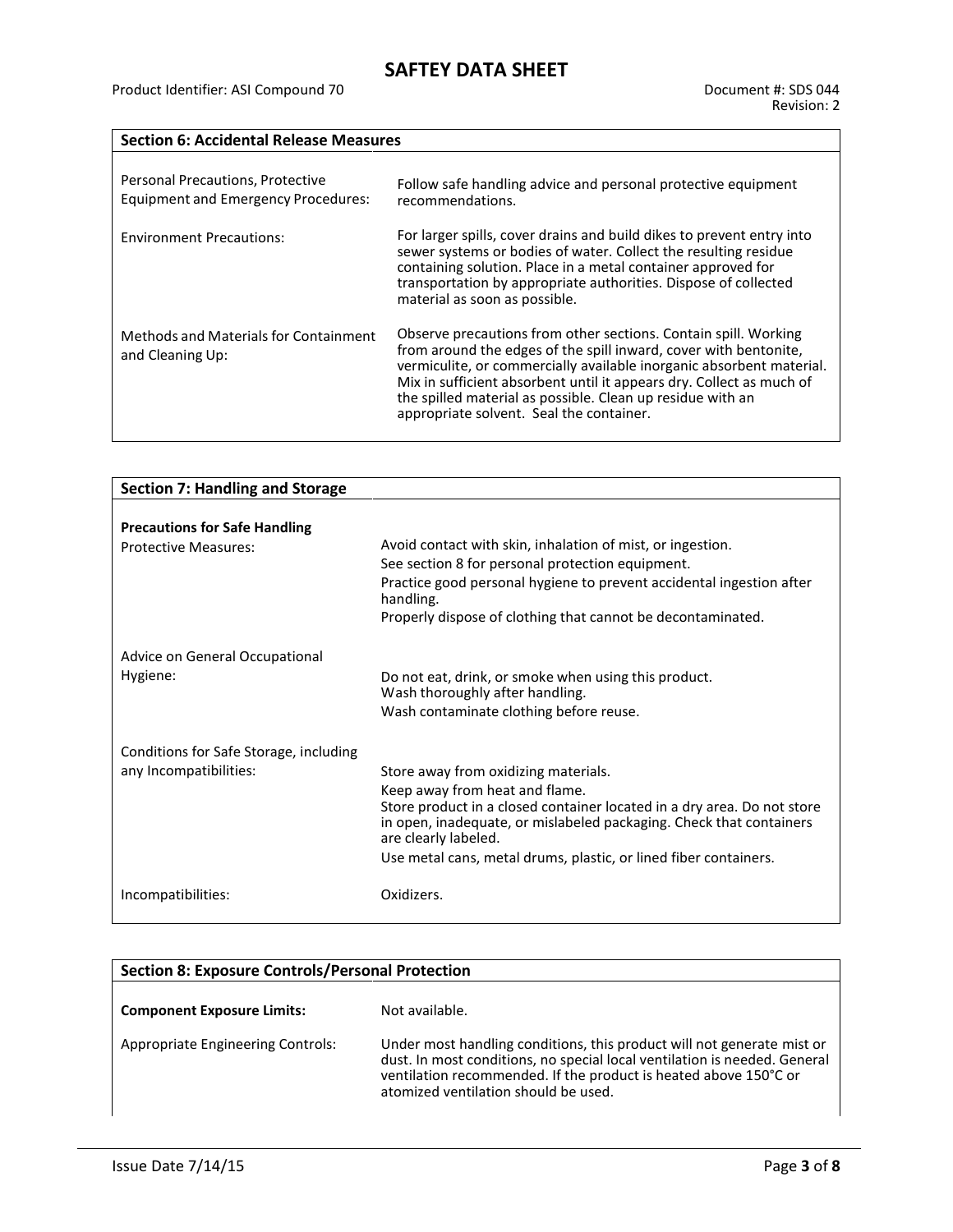# **SAFTEY DATA SHEET**

| <b>Individual Protection Measures</b><br>Eye/Face Protection: | Safety glasses recommended.                                                                                                                            |
|---------------------------------------------------------------|--------------------------------------------------------------------------------------------------------------------------------------------------------|
| <b>Skin Protection:</b>                                       | Impermeable gloves should be worn. Product is compatible with most<br>elastomers.                                                                      |
| <b>Respiratory Protection:</b>                                | No respiratory protection required under most conditions. If<br>concentrations exceed exposure limits, approved respiratory<br>equipment must be used. |

#### **Section 9: Physical and Chemical Properties**

| <b>Physical State:</b>           | Solid. Liquid may<br>separate from<br>product. | Appearance:                 | Paste                                                             |
|----------------------------------|------------------------------------------------|-----------------------------|-------------------------------------------------------------------|
| Color:                           | Off white, translucent                         | <b>Physical Form:</b> Paste |                                                                   |
| Odor:                            | Mild                                           | <b>Odor Threshold:</b>      | Not available                                                     |
| pH:                              | Not applicable                                 | <b>Melting Point:</b>       | Decomposes                                                        |
| <b>Initial Boiling Point:</b>    | $>200$ ℃                                       | <b>Freezing Point:</b>      | Becomes very stiff with<br>decreasing temperature<br>around -60°C |
| <b>Flash Point:</b>              | >300 ℃ COC (Base oil)                          | <b>Evaporation Rate:</b>    | Not applicable                                                    |
| <b>OSHA Flammability Class:</b>  | Not classified as a<br>flammability hazard     | <b>Vapor Pressure:</b>      | Negligible at 20°C                                                |
| Vapor Density (air $= 1$ ):      | Not available                                  | Density:                    | Not available                                                     |
| Specific Gravity (water $= 1$ ): | Not available                                  | <b>Water Solubility:</b>    | Insoluble in water at 20°C                                        |
| Log KOW:                         | Not available                                  | Coeff. Water/Oil Dist:      | Not available                                                     |
| KOC:                             | Not available                                  | <b>Auto Ignition:</b>       | Not available                                                     |
| Viscosity:                       | Not applicable                                 | <b>VOC content:</b>         | None                                                              |
| Volatility:                      | Not available                                  | <b>Decomposition</b>        | Begins to decompose at                                            |
|                                  |                                                | Temperature:                | $150^{\circ}$ C                                                   |

| <b>Section 10: Stability and Reactivity</b> |                                                                                                                |  |  |  |
|---------------------------------------------|----------------------------------------------------------------------------------------------------------------|--|--|--|
|                                             |                                                                                                                |  |  |  |
| Reactivity:                                 | Not classified as a reactivity hazard.                                                                         |  |  |  |
| <b>Chemical Stability:</b>                  | May react with air under very high pressure. Otherwise will not react or<br>polymerize.                        |  |  |  |
| Possibility of Hazardous Reactions:         | Use at elevated temperatures may form highly hazardous compounds.<br>Can react with oxidizing agents.          |  |  |  |
| Conditions to Avoid:                        | None known.                                                                                                    |  |  |  |
| Incompatible Materials:                     | Oxidizers.                                                                                                     |  |  |  |
| Hazardous Decomposition Products:           | Decomposes on heating and produces formaldehyde, silicon dioxide,<br>and incompletely burned carbon compounds. |  |  |  |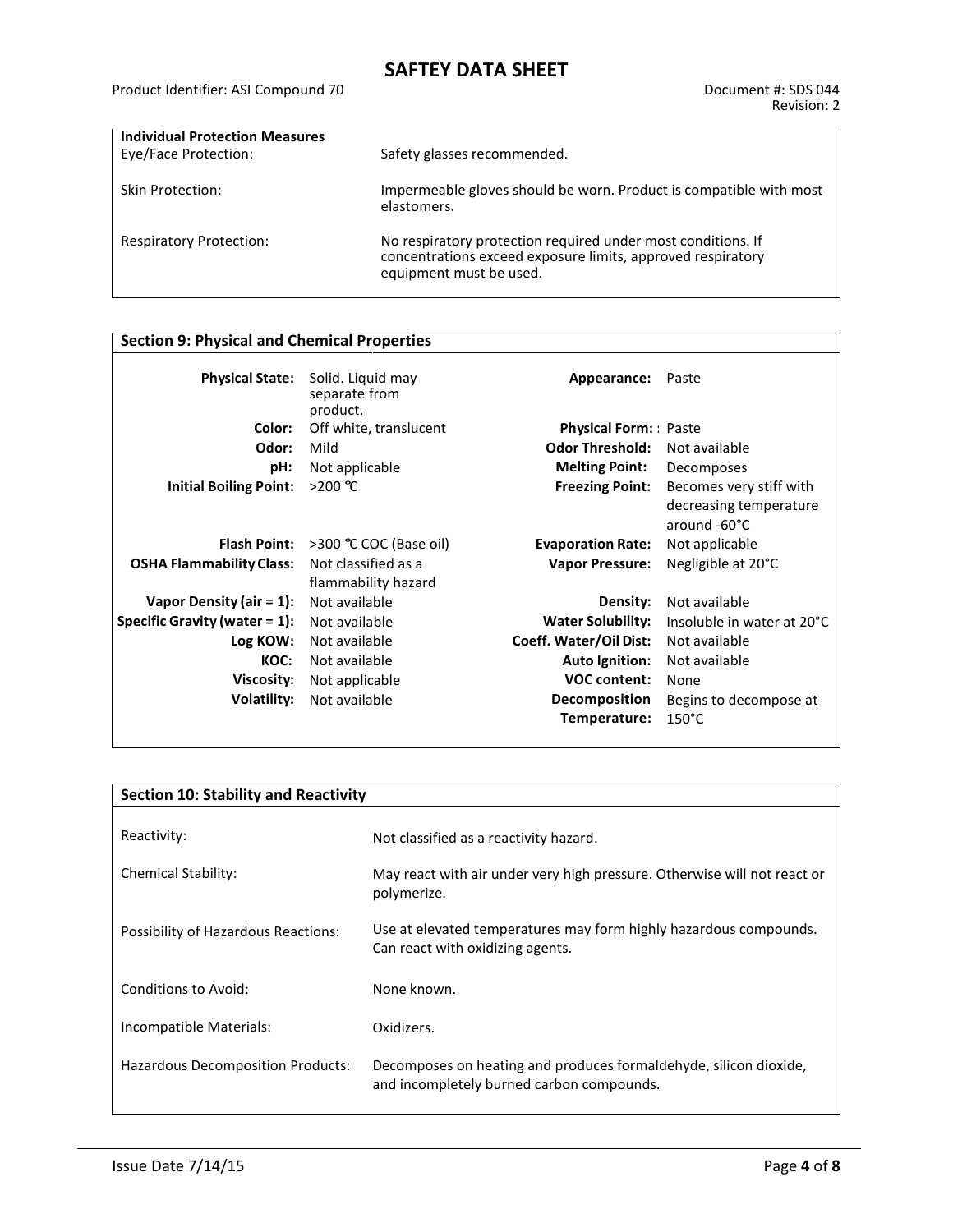| <b>Section 11: Toxicological Information</b>                                           |                                                     |                                                                                                                       |                              |               |                                             |                |             |
|----------------------------------------------------------------------------------------|-----------------------------------------------------|-----------------------------------------------------------------------------------------------------------------------|------------------------------|---------------|---------------------------------------------|----------------|-------------|
| <b>Acute Toxicity</b><br><b>Component Analysis - LD50/LC50</b>                         |                                                     |                                                                                                                       |                              |               |                                             |                |             |
| <b>CAS</b>                                                                             | Component                                           |                                                                                                                       | <b>Result</b>                |               | <b>Species</b>                              | <b>Dose</b>    | Conclusion  |
| 63148-62-9                                                                             | Dimethyl silicone                                   |                                                                                                                       | LD50                         | Rat           |                                             | >10,000 mg/kg  | Not toxic   |
| Inhalation:                                                                            | <b>Information on Likely Routes of Exposure</b>     |                                                                                                                       | No information is available. |               |                                             |                |             |
| Ingestion:                                                                             |                                                     |                                                                                                                       | No information is available. |               |                                             |                |             |
| <b>Skin Contact:</b>                                                                   |                                                     |                                                                                                                       | No information is available. |               |                                             |                |             |
| Eye Contact:                                                                           |                                                     |                                                                                                                       | No information is available. |               |                                             |                |             |
| Immediate Effects:                                                                     |                                                     |                                                                                                                       | No information is available. |               |                                             |                |             |
| Delayed Effects:                                                                       |                                                     |                                                                                                                       | No information is available. |               |                                             |                |             |
| Medical Conditions Aggravated by<br>Exposure:                                          |                                                     | No information is available.                                                                                          |                              |               |                                             |                |             |
| Skin Corrosion/Irritation:                                                             |                                                     |                                                                                                                       |                              |               | Not irritating / Not corrosive to the skin. |                |             |
| <b>CAS</b>                                                                             | Component                                           |                                                                                                                       |                              | <b>Result</b> |                                             | <b>Species</b> | <b>Dose</b> |
| 63148-62-9                                                                             | Dimethyl silicone                                   |                                                                                                                       |                              | LD50          |                                             | Rabbit         | >2000 mg/kg |
|                                                                                        | Serious Eye Damage/Irritation:                      | Possible irritant / Not corrosive to the eyes.                                                                        |                              |               |                                             |                |             |
| Respiratory Sensitization:                                                             |                                                     | Not classified based on available information.                                                                        |                              |               |                                             |                |             |
| <b>Dermal Sensitization:</b>                                                           |                                                     |                                                                                                                       | Not sensitizing to the skin. |               |                                             |                |             |
|                                                                                        | Germ Cell Mutagenicity:<br>Not a germ cell mutagen. |                                                                                                                       |                              |               |                                             |                |             |
| Carcinogenicity:                                                                       |                                                     | Not a carcinogen.                                                                                                     |                              |               |                                             |                |             |
| <b>Component Carcinogenicity:</b>                                                      |                                                     | Not available.                                                                                                        |                              |               |                                             |                |             |
| Reproductive Toxicity:                                                                 |                                                     | There are currently no reliable scientific data available indicating adverse<br>effects on reproduction or fertility. |                              |               |                                             |                |             |
| No target organs identified.<br>Specific Target Organ Toxicity -<br>Single Exposure:   |                                                     |                                                                                                                       |                              |               |                                             |                |             |
| Specific Target Organ Toxicity -<br>No target organs identified.<br>Repeated Exposure: |                                                     |                                                                                                                       |                              |               |                                             |                |             |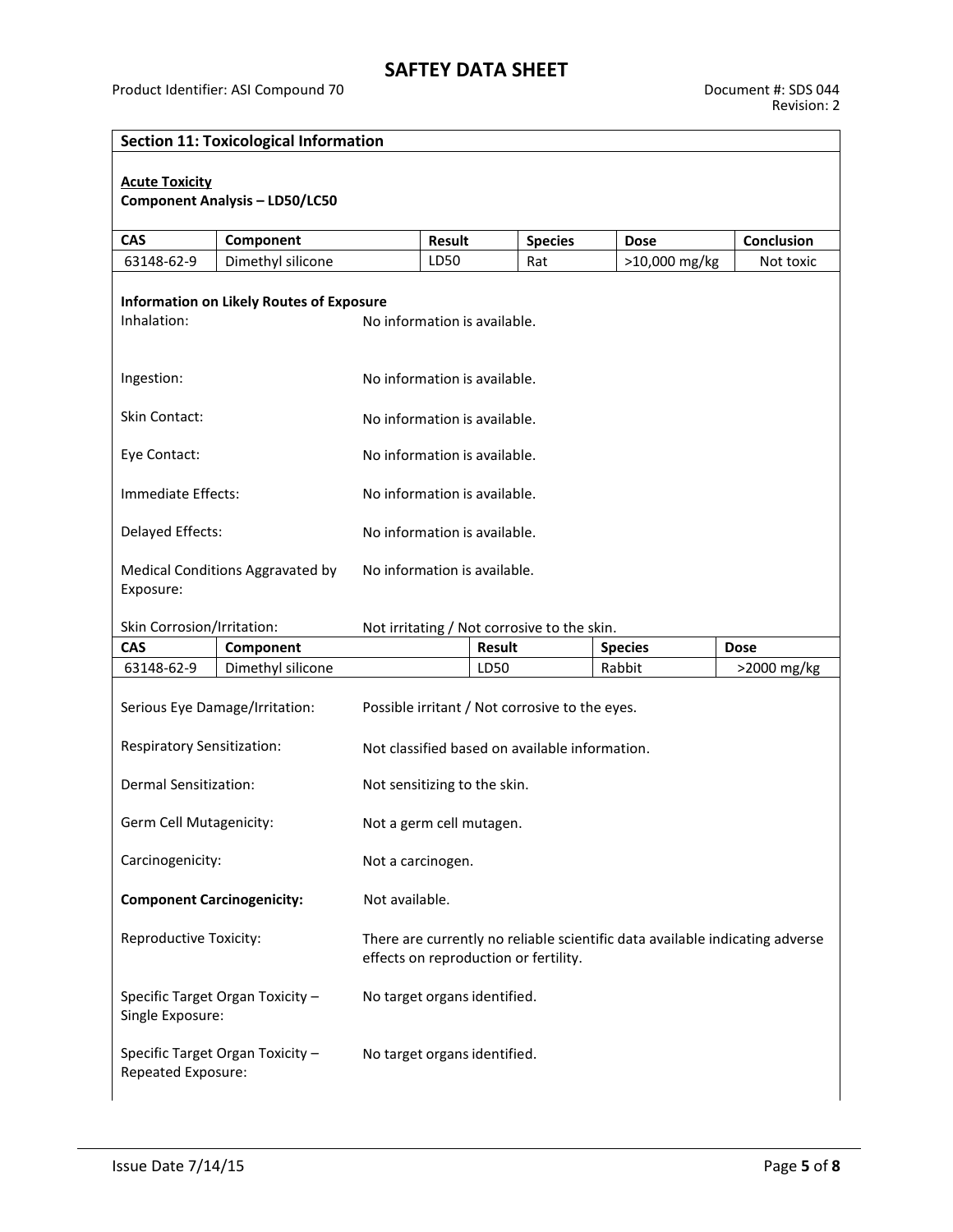# **SAFTEY DATA SHEET**

Aspiration Hazard: Not applicable (not an aerosol/mist).

#### **Section 12: Ecological Information**

#### **Ecotoxicity**

No information available for the product.

#### **Component Analysis – Aquatic Toxicity**

| <b>CAS</b>                                                 | Component         | Aquatic                          | Result      | <b>Species</b>                                                         | <b>Dose</b>     | <b>Exposure</b> |
|------------------------------------------------------------|-------------------|----------------------------------|-------------|------------------------------------------------------------------------|-----------------|-----------------|
| 63148-62-9                                                 | Dimethyl silicone | <b>Invertebrates</b>             | <b>LC50</b> | Water flea<br>(Daphnia<br>magna)                                       | $> 10,000$ mg/L | 48 hr           |
| 112945-52-5<br>Amorphous silica                            |                   | <b>Invertebrates</b>             | <b>LC50</b> | Water flea<br>(Daphnia<br>magna)                                       | $> 10,000$ mg/L | 24 hr           |
|                                                            |                   | Fish                             | <b>LC50</b> | Zebrafish<br>(Brachydanio<br>rerio)                                    | $> 10,000$ mg/L | 96 hr           |
| Persistence and Degradability:                             |                   | In soil, siloxanes are degraded. |             |                                                                        |                 |                 |
| <b>Bioaccumulative Potential:</b>                          |                   | Not expected to bioaccumulate.   |             |                                                                        |                 |                 |
| Mobility in Soil:<br>sludge. Silica is not mobile.         |                   |                                  |             | Siloxanes are removed from water by sedimentation or binding to sewage |                 |                 |
| Biodegration:<br>No information available for the product. |                   |                                  |             |                                                                        |                 |                 |

| <b>Section 13: Disposal Considerations</b>    |                                                                                                                                                                                                                                                                                                                                                                      |  |  |  |  |  |  |  |
|-----------------------------------------------|----------------------------------------------------------------------------------------------------------------------------------------------------------------------------------------------------------------------------------------------------------------------------------------------------------------------------------------------------------------------|--|--|--|--|--|--|--|
| Disposal Methods:                             | Waste (substance and container material) shall be recycled/recovered<br>or disposed of as applicable and in accordance with community (EU) and<br>local legislation. Recycle wherever possible. Consult state land waste<br>management authority for disposal. Bury at an approved site. Recycle<br>containers if possible, or dispose of in an authorized landfill. |  |  |  |  |  |  |  |
| According to the European Waste<br>Catalogue: | Waste Codes are not product specific but application specific. Waste<br>Codes should be assigned by the user based on the application in which<br>the product is used.                                                                                                                                                                                               |  |  |  |  |  |  |  |
| For USA Disposal:                             | Waste must be disposed of in accordance with federal, state, and local<br>environmental control regulations.                                                                                                                                                                                                                                                         |  |  |  |  |  |  |  |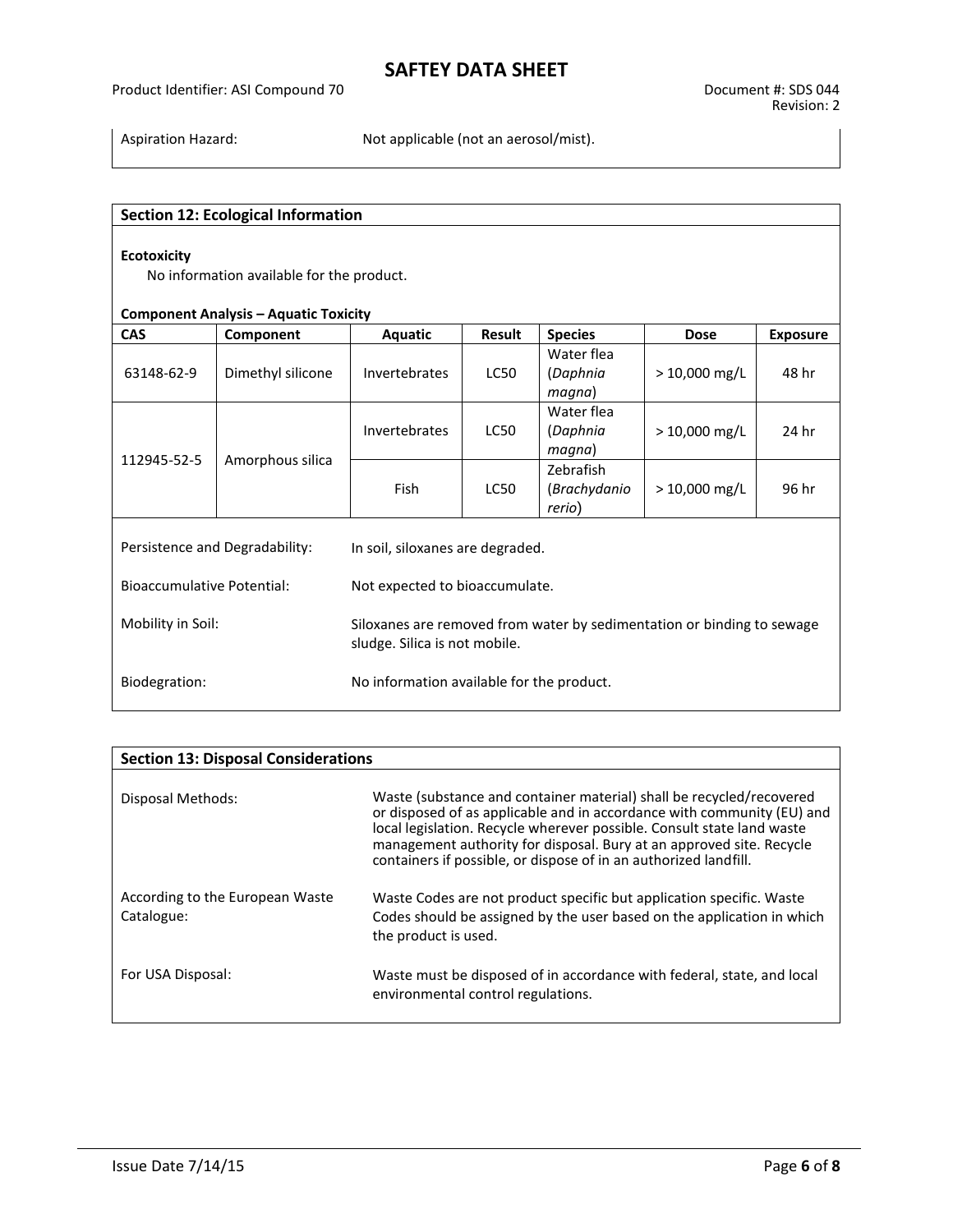### **Section 14: Transport Information**

| <b>International Regulation</b>      |                                         |
|--------------------------------------|-----------------------------------------|
| UNRTDG:                              | Not regulated as a dangerous good.      |
| IATA-DGR:                            | Not regulated as a dangerous good.      |
| IMDG-Code:                           | Not regulated as a dangerous good.      |
| Transport in bulk according to Annex |                                         |
| II of MARPOL 73/78 and the IBC Code: | Not applicable for product as supplied. |
|                                      |                                         |
| <b>Domestic Regulation</b>           |                                         |
| DOT:                                 | Not regulated as a dangerous good.      |

| <b>Section 15: Regulatory Information</b>                                             |                                                                                                                 |                                                                              |                            |            |                                            |                                            |     |           |           |           |            |  |  |  |
|---------------------------------------------------------------------------------------|-----------------------------------------------------------------------------------------------------------------|------------------------------------------------------------------------------|----------------------------|------------|--------------------------------------------|--------------------------------------------|-----|-----------|-----------|-----------|------------|--|--|--|
|                                                                                       |                                                                                                                 |                                                                              |                            |            |                                            |                                            |     |           |           |           |            |  |  |  |
| <b>US Federal Regulations</b>                                                         |                                                                                                                 |                                                                              |                            |            |                                            |                                            |     |           |           |           |            |  |  |  |
|                                                                                       | OSHA Specifically Regulated Substances (29 CFR 1910.1001-1050):                                                 |                                                                              |                            |            |                                            | Not listed                                 |     |           |           |           |            |  |  |  |
|                                                                                       |                                                                                                                 |                                                                              |                            |            |                                            |                                            |     |           |           |           |            |  |  |  |
| SARA 302 Extremely Hazardous                                                          |                                                                                                                 |                                                                              |                            |            |                                            |                                            |     |           |           |           |            |  |  |  |
| Substances:                                                                           |                                                                                                                 |                                                                              | None contained in product. |            |                                            |                                            |     |           |           |           |            |  |  |  |
| <b>SARA 304:</b>                                                                      |                                                                                                                 |                                                                              | Not applicable.            |            |                                            |                                            |     |           |           |           |            |  |  |  |
| SARA 311/312:                                                                         |                                                                                                                 |                                                                              | None known.                |            |                                            |                                            |     |           |           |           |            |  |  |  |
| <b>SARA 313:</b>                                                                      |                                                                                                                 |                                                                              | None known.                |            |                                            |                                            |     |           |           |           |            |  |  |  |
|                                                                                       |                                                                                                                 |                                                                              |                            |            |                                            |                                            |     |           |           |           |            |  |  |  |
| <b>TSCA Inventory Status:</b><br>All components of this product are listed or exempt. |                                                                                                                 |                                                                              |                            |            |                                            |                                            |     |           |           |           |            |  |  |  |
| Not listed<br>TSCA 12(b) Exportation Notification:                                    |                                                                                                                 |                                                                              |                            |            |                                            |                                            |     |           |           |           |            |  |  |  |
|                                                                                       |                                                                                                                 |                                                                              |                            |            |                                            |                                            |     |           |           |           |            |  |  |  |
|                                                                                       | <b>CERCLA Reportable Quantity:</b>                                                                              |                                                                              |                            |            |                                            |                                            |     |           |           |           |            |  |  |  |
| <b>CAS</b>                                                                            | Component                                                                                                       |                                                                              | <b>Component RQ (lbs)</b>  |            |                                            | <b>Calculated Product RQ (lbs)</b>         |     |           |           |           |            |  |  |  |
| 108-24-7                                                                              | Acetic anhydride                                                                                                |                                                                              | 5000                       |            |                                            | Exceeds reasonably attainable upper limit. |     |           |           |           |            |  |  |  |
| $64-19-7$                                                                             | Acetic acid                                                                                                     | 5000                                                                         |                            |            | Exceeds reasonably attainable upper limit. |                                            |     |           |           |           |            |  |  |  |
|                                                                                       |                                                                                                                 |                                                                              |                            |            |                                            |                                            |     |           |           |           |            |  |  |  |
| <b>US State Regulations</b>                                                           |                                                                                                                 |                                                                              |                            |            |                                            |                                            |     |           |           |           |            |  |  |  |
|                                                                                       | <b>California Proposition 65:</b>                                                                               | This product does not contain any chemicals known by the State of California |                            |            |                                            |                                            |     |           |           |           |            |  |  |  |
|                                                                                       |                                                                                                                 | to cause cancer or reproductive harm.                                        |                            |            |                                            |                                            |     |           |           |           |            |  |  |  |
|                                                                                       | Note- There are no known safety, health or environmental restrictions or prohibitions in any country where this |                                                                              |                            |            |                                            |                                            |     |           |           |           |            |  |  |  |
|                                                                                       | product is produced, imported or marketed.                                                                      |                                                                              |                            |            |                                            |                                            |     |           |           |           |            |  |  |  |
|                                                                                       |                                                                                                                 |                                                                              |                            |            |                                            |                                            |     |           |           |           |            |  |  |  |
|                                                                                       | <b>Component Analysis - International Inventories</b>                                                           |                                                                              |                            |            |                                            |                                            |     |           |           |           |            |  |  |  |
| Component                                                                             |                                                                                                                 | <b>CAS</b>                                                                   | US                         | CA         | <b>EU</b>                                  | <b>AU</b>                                  | PH  | <b>JP</b> | <b>KR</b> | <b>CN</b> | <b>NZ</b>  |  |  |  |
| Dimethyl siloxanes and                                                                |                                                                                                                 | 63148-62-9                                                                   | <b>Yes</b>                 | <b>DSL</b> | <b>No</b>                                  | Yes                                        | Yes | Yes       | Yes       | Yes       | <b>Yes</b> |  |  |  |
| silicones                                                                             |                                                                                                                 |                                                                              |                            |            |                                            |                                            |     |           |           |           |            |  |  |  |
| Silicon dioxide, amorphous<br>112945-52-5                                             |                                                                                                                 | Yes                                                                          | <b>DSL</b>                 | No         | Yes                                        | Yes                                        | Yes | Yes       | Yes       |           |            |  |  |  |
|                                                                                       |                                                                                                                 |                                                                              |                            |            |                                            |                                            |     |           |           |           | Yes        |  |  |  |